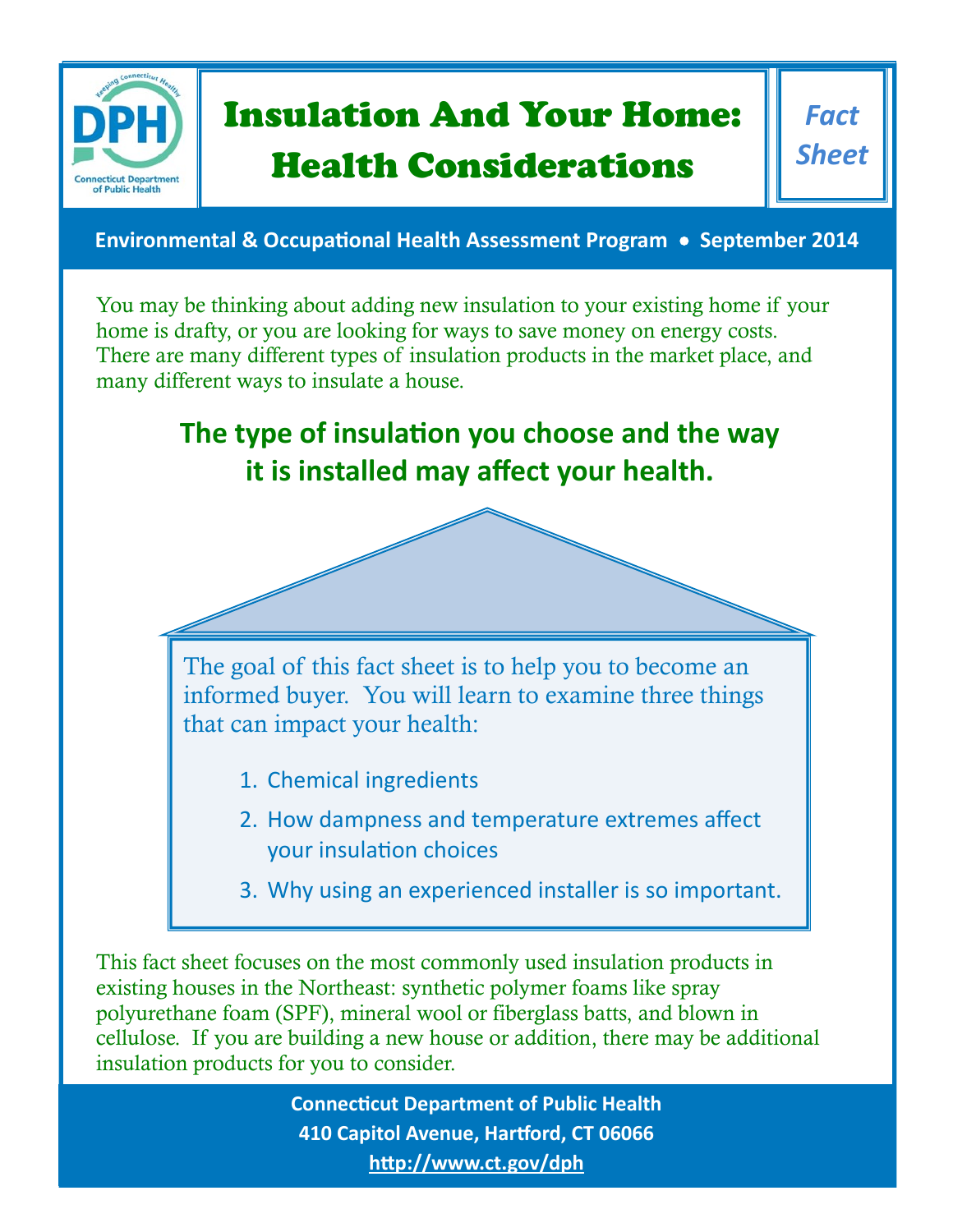Exposure to some insulation products can cause certain health effects if the product is mishandled, mis-applied, or if the wrong product is used in certain environments. Common symptoms may include irritated, itchy, watery, or burning sensation of the eyes, nose, or throat, or itchy skin or skin rashes. Occasionally, some people report breathing difficulties, especially if they are asthmatic or have other breathing disorders. Rarely, some people have reported symptoms like nausea, headache, and confusion/ difficulty concentrating. Sometimes there is an unpleasant odor that does not go away; in some of those cases, people have found it difficult to stay in the house.

## **How You Can Become Exposed**

There are two main ways that you can become exposed to insulation:

#### **Breathing chemical ingredients in the air**

This is usually the result of chemical off-gassing. A small amount of off-gassing is normal. It should go way within a few days. If it doesn't, there may be a problem with the insulation or the way it was installed.

#### **Breathing or skin contact with insulation dusts**

There is usually a fair amount of dust generated by cutting dried foam or by simply handling loose, fluffy cellulose, or fiberglass, which can shed tiny pieces of glass that can be itchy. The insulation contractor should clean thoroughly after they are finished. This includes using a vacuum with a HEPA filter to pick up the dust. This should be done before the household members come back home.

## **1. Ingredients**

Many building materials including thermal insulation contain fire retardants. Certain classes of insulation products may also contain chemical additives such as colorants, blowing agents, catalysts, and binding agents. Finding out what is in the insulation may influence your choices. If you or any household members are sensitive to any of these chemical ingredients, you may choose to look for a different formulation or type of insulation.

To find out what chemicals are in the insulation product under consideration, go to the manufacturer's website and download a copy of the Material Safety Data Sheet (MSDS). Manufacturers are required to list ingredients and quantities, as long as they are not proprietary ingredients. You can also download a product information sheet (also called a sell sheet or cut sheet). Here are some of the chemical ingredients you might see.

## Formaldehyde

- Can cause eye, nose and mouth irritation in sensitive people
- Can cause respiratory problems including acting as an asthma trigger
- Off-gassing is increased in hot, damp environments
- Found in some fiberglass insulation products
- Main component in Urea Formaldehyde Foam Insulation (UFFI)- improper installation in 1970's caused formaldehyde

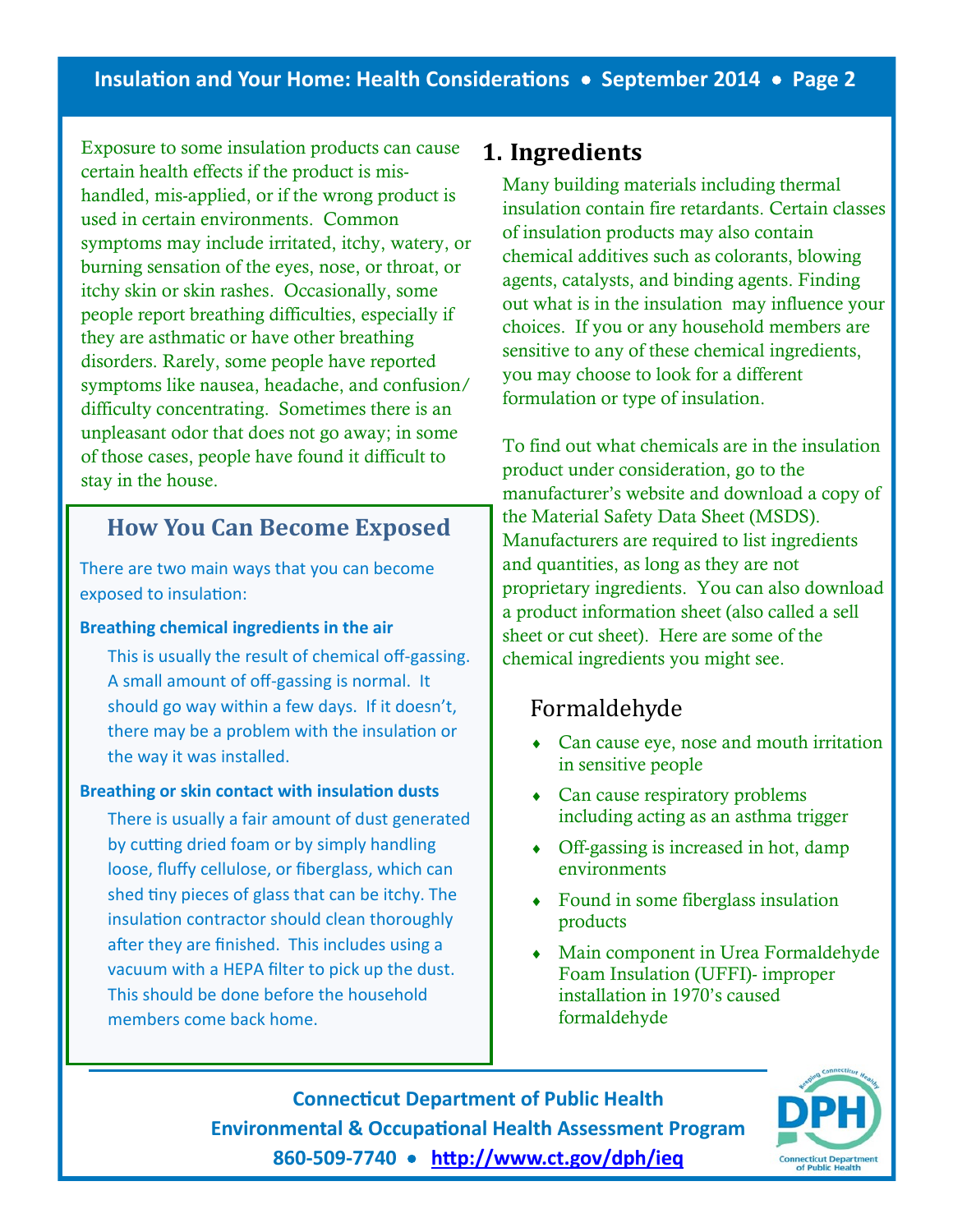## **Insulation and Your Home: Health Considerations September 2014 Page 3**

off-gassing and respiratory complaints, leading to a widespread UFFI ban in the US and Canada.

## Fire Retardants

Protecting your home from fire is important. Codes require fire retardants in most types of thermal insulation.

#### Foam Insulation Products:

Certain fire retarding chemicals are routinely added to flexible and rigid foams. Some of these chemicals do not bind to the finished insulation material. They are continuously released into the environment throughout the life cycle of insulation. Some have been implicated in disrupting normal thyroid hormone function, nervous system development, and are potentially carcinogenic.

#### Cellulose Insulation:

Ammonium sulfate and boric acid are fire retardants commonly found in cellulose insulation. Occassionally, the ammonium sulfate can off-gas and produce an odor. In damp environments, it can also form corrosive byproducts that can degrade metal that it comes in contact with. This appears to be more of a concern in hot, high humidity environments like the southern part of the US. It is possible to purchase an all-borate cellulose product. It

may be more expensive than the borateammonium sulfate mix, but may release fewer odors.

## Catalysts

Catalysts are added to the mix of ingredients in foam insulation products to enable the chemical reaction to occur to make the foam. Some catalysts are made with a class of chemicals called amines. These can off-gas and produce a fishy or sickenly sweet odor if the foam does not harden or cure properly, and this offgassing can continue for many weeks. The resultant odor has made some people ill.

## **2. Environmental Conditions**

Your choices for types of insulation should be guided by which area of the house you plan on insulating.

#### Attics:

If you plan on adding insulation to your home, you can realize the biggest energy savings by insulating your attic. Common attic insulation choices include loose fill cellulose, SPF, and mineral wool/fiberglass batts. Attics can present challenges because of the large variations in temperature in the Northeast. That and moisture will narrow types of insulation suitable for attics. A cost effective approach is to first seal floor



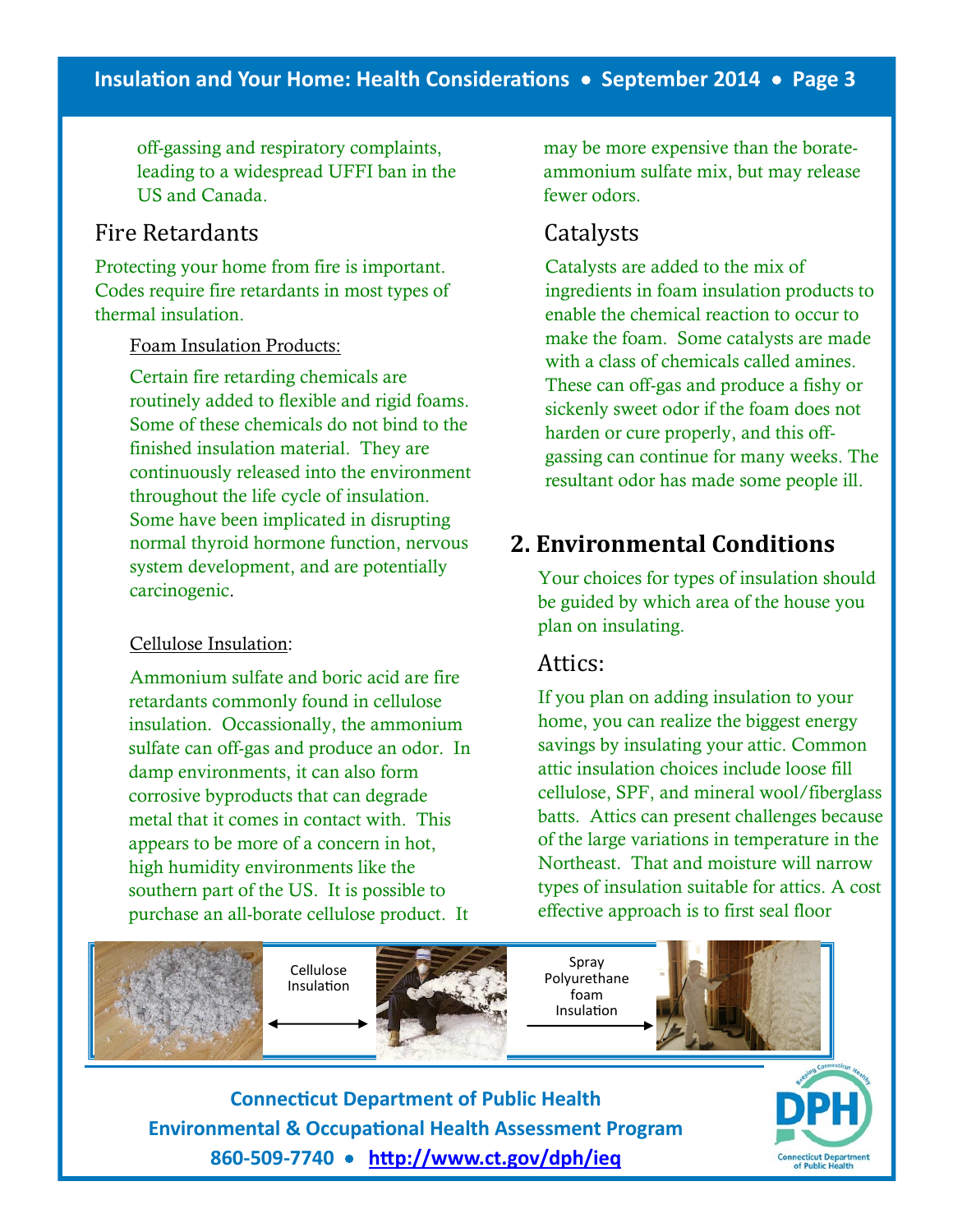penetrations with foam, then cover the floor with cellulose or batt type insulation.

#### Temperature Extremes:

Attics get both very hot and very cold in the Northeast. If you choose spray foam to insulate the attic, make sure that the specific SPF product used is designed to withstand large temperature swings. Closed cell SPF is a good choice for Northeast attics because of insulating and vapor retarding properties. Manufacturers usually make a number of formulations. Check with them to ensure the right one of their products is being used for your environment. If not, there could be problems with curing, leading to off-gassing, unpleasant odors, and possible health related effects.

#### Vapor Barriers-Not Always Needed

If mineral wool/fiberglass batts are chosen, they can be purchased with a variety of backing materials like kraft paper and reflective foil. These backings act as a vapor barrier.

Before buying, check with a knowledgeable source to see if a vapor barrier is indicated for your area, and if so, make

sure that the backing is facing towards the living space. Otherwise, you could end up with a mold problem in the attic.

#### Ventilation

It is important to maintain air flow through the attic space to prevent moisture accumulation. When installing any type of insulation in the attic, allow for natural air

flow through gable and/or ridge vents and through soffits by adding baffles in rafter bays.

## Basements & Crawl Spaces

Many of the same principals apply to basements and crawl spaces. Humidity will dictate the type of insulation that will work in the space. Certain types of SPF should not be used in damp basements or crawl spaces, because they will not cure properly. This can lead to extended periods of offgassing (weeks to months) , resulting in odors and possible health impacts in some people. Check with the manufacturer to find out if the specific formulation you are interested in is appropriate for your basement.

Do not install anything with a vapor barrier (like mineral wool/fiberglass bats) without consulting with a knowledgeable person about the specifics of your space. If fiberglass batts or other vapor barriers are used, make sure the backing material/vapor barrier is facing towards the inside of the house to prevent moisture from accumulating.

It is ok to use fiberglass in dry basements, but it should not be used in crawlspaces under the house. Fiberglass subjected to dampness, humidity, or weather can become a dirt trap and breeding ground for bacteria and mold. Closed cell spray foam or rigid foam would be a better choice for crawl spaces where humidity/exposure to weather are concerns.

**Connecticut Department of Public Health Environmental & Occupational Health Assessment Program 860-509-7740 [http://www.ct.gov/dph/ieq](http://www.ct.gov/dph/ieqC:/Users/heymanm/Documents/ACCESSWK)**



Exterior wall -Fiberglass batts between studs, vapor barrier facing living space.

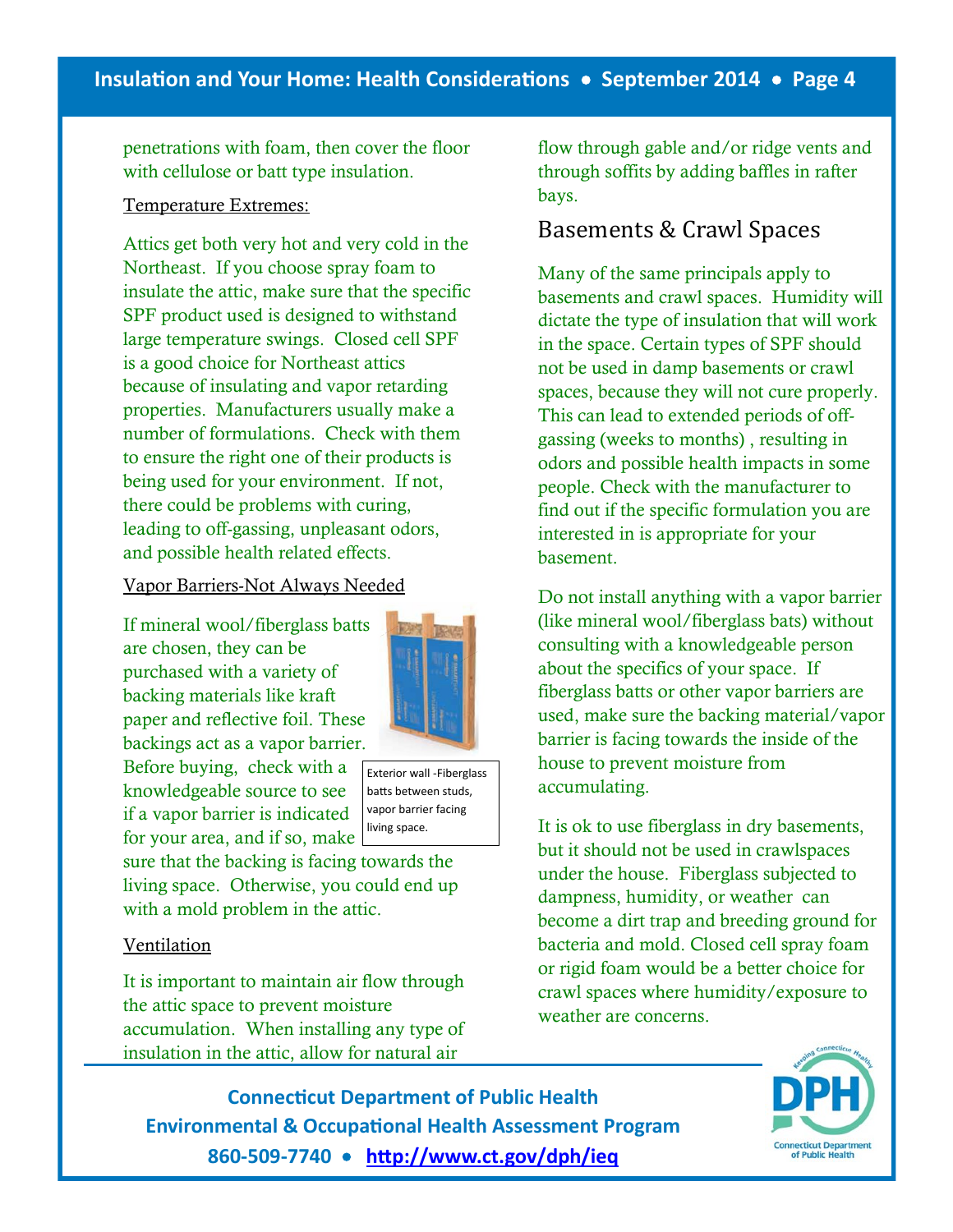## Side Wall Insulation

The most common choices for a retrofit job are injection foam or blown in cellulose. The installer will drill a series of horizontal holes from either the inside or outside. The insulation material is pumped into the wall cavity through the holes, and the holes are then plugged.

Before starting the insulation job, make sure there is no water getting into the wall cavity. If there is, find the source and fix it before insulating. As mentioned, moisture can affect the chemical components in the insulation. It is also important that the entire wall cavity is filled and there are no pockets or gaps without insulation. If there are, condensation could form when cold outside air hits an un-insulated pocket containing warmer air in the wall cavity. An experienced installer can reduce the chance of this occurring.

## **3. Quality and Knowledge Level of the Installer**

This is probably the most important part of the equation. It is crucial to hire an installer who has a lot of experience with the particular type of insulation that you have chosen. Ask your installer what kind of training they have received. The ideal installer has received training from the manufacturer about their specific products, and follows manufacturer's instructions when prepping the area, mixing the product, and applying the product. Ask if he/she has any industry certifications or has taken training classes for installers.

It is advisable to choose an installer who has been in business for a long time. If you do have any problems, you want to be able to have them come back and work with you to resolve the problem. See page 6 for some common mistakes made by inexperienced installers.

Finally, be sure to hire someone who has insurance and is actively registered with the CT Department of Consumer Protection (DCP). Many good tips can be found in their publication, *[What to Look For in a Home](http://www.ct.gov/dcp/cwp/view.asp?a=1625&q=308060)  [Improvement Contractor](http://www.ct.gov/dcp/cwp/view.asp?a=1625&q=308060)* .

#### **References & Links**

**Department of Energy** Insulation Types: [http://energy.gov/energysaver/](http://energy.gov/energysaver/articles/types-insulationC:/Users/heymanm/Documents/ACCESSWK) [articles/types-insulation](http://energy.gov/energysaver/articles/types-insulationC:/Users/heymanm/Documents/ACCESSWK)

R– Value Recommendations: [http://web.ornl.gov/](http://web.ornl.gov/sci/roofs+walls/insulation/ins_16.html) [sci/roofs+walls/insulation/ins\\_16.html](http://web.ornl.gov/sci/roofs+walls/insulation/ins_16.html)

#### **Cellulose Insulation**

Cellulose Insulation Manufacturers Association: <http://www.cellulose.org/>

**Fiberglass & Mineral Wool Insulation** North American Insulation Manufacturers Association:<http://www.naima.org/index.php>

**Spray Polyurethane Foam Insulation** Center for Polyurethanes Industry/Spray Foam Coalition: <http://spraypolyurethane.org/>

**Environmental Protection Agency:**  [http://www.epa.gov/dfe/pubs/projects/spf/](http://www.epa.gov/dfe/pubs/projects/spf/spray_polyurethane_foam.html) [spray\\_polyurethane\\_foam.html](http://www.epa.gov/dfe/pubs/projects/spf/spray_polyurethane_foam.html)

**Green Building Advisor:**  [http://www.greenbuildingadvisor.com/green-basics/](http://www.greenbuildingadvisor.com/green-basics/spray-foam-insulation-open-and-closed-cell) [spray-foam-insulation-open-and-closed-cell](http://www.greenbuildingadvisor.com/green-basics/spray-foam-insulation-open-and-closed-cell)

**Minnesota Energy Tips:** Several Good Pieces About Insulation and More [http://mn.gov/commerce/energy/topics/resources/](http://mn.gov/commerce/energy/topics/resources/minnesota-energy-tips/) [minnesota-energy-tips/](http://mn.gov/commerce/energy/topics/resources/minnesota-energy-tips/)